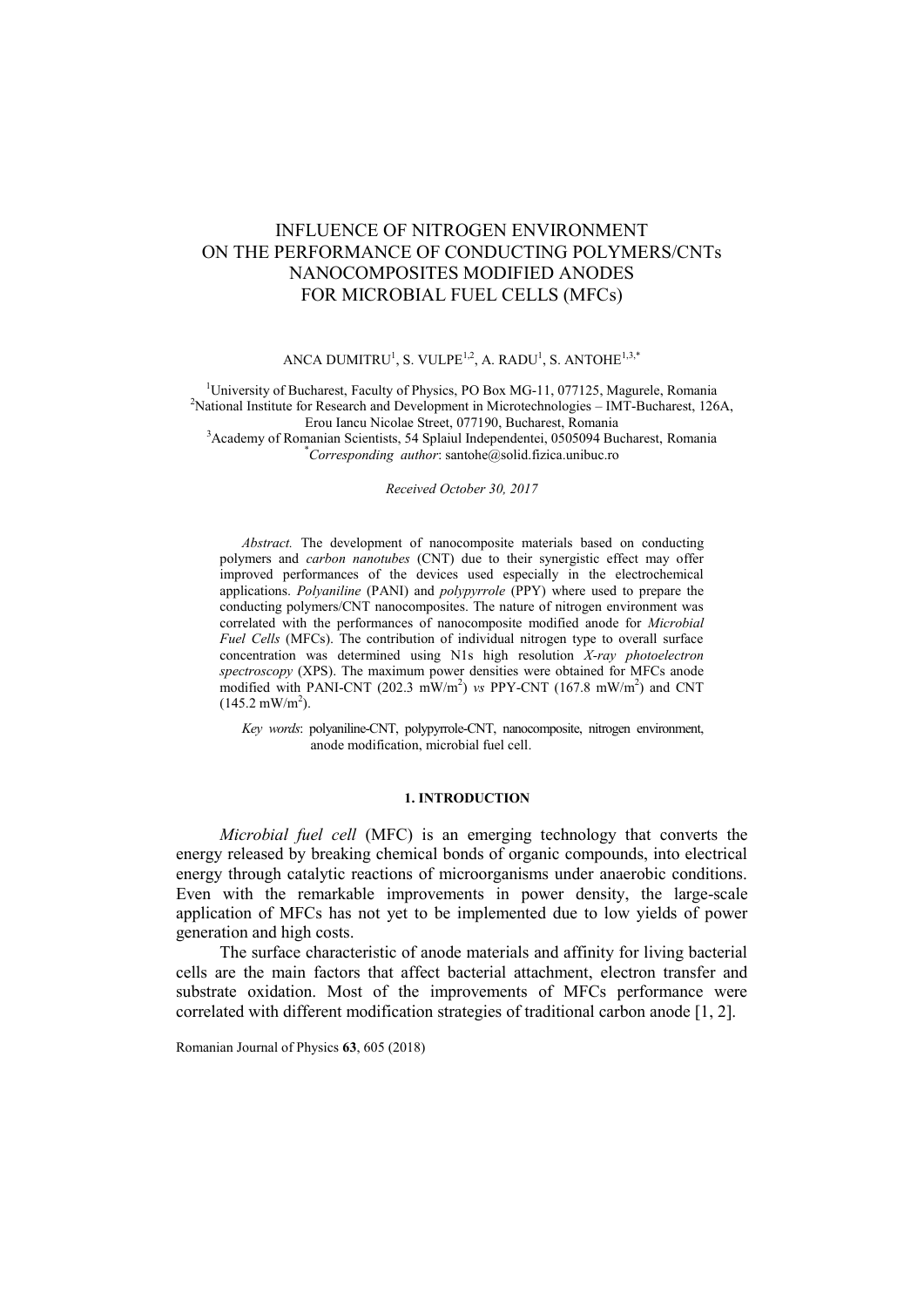*Carbon nanotubes* (CNT) have attracted enormous research attention in various scientific communities, due to their outstanding physicochemical properties and have shown excellent performances as anodes modifying materials in MFCs [3–7]. The impacts of CNTs types in CNT-based anodes were investigated to determine their effect on both efficiency of wastewater treatment and power generation [8]. According with other studies the introduction of functional group (O or N functionality) on the surface of CNT could be an useful method to improve bacteria attachment, electron transfer and substrate oxidation [9–11]. Some attempts have been made to synthesize conducting polymer/carbon nanotubes nanocomposite [12–14], due to their synergistic effect which may produce better applications than the individual materials, combining the redox electrochemistry of conducting polymers with high surface area and electrical conductivity of CNT [15–17].

The aim of this study is the correlation of the nature of nitrogen environment in *polypyrrole/carbon nanotubes* (PPY-CNT) and *polyaniline/carbon nanotubes*  (PANI-CNT) composite materials with the performances of nanocomposite modified anode for MFCs.

#### **2. EXPERIMENTAL DETAILS**

#### 2.1. MATERIALS

MWCNTs with diameters between 20 and 40 nm were purchased from Shenzhen Nanotech Co. Ltd. (CNT). The aniline (An) and Pyrrole (Py) monomers (Sigma Aldrich) were distilled under reduced pressure. All other chemicals including ferric chloride, *ammonium persulfate* (APS) and *methyl orange* (MO) were used without further treatment. All the solutions were prepared using deionized water.

# 2.2. NANOCOMPOSITE SYNHTESIS

#### 2.2.1. Synthesis of polypyrrole/carbon nanotube nanocomposite

Polypyrrole/carbon nanotubes composites were synthesized using the modified procedure reported by Yang *et al*., where a fibrillar complex of anionic azo dye MO (*methyl orange*) and oxidant FeCl<sub>3</sub> as a reactive self-degradable seed template [18] were used. 1.5 mmol of  $FeCl<sub>3</sub>$  was dissolved in 125 ml of 5 mM MO and a flocculent precipitate appeared immediately. Then 0.5 g CNTs were added in 125 ml of solution and vigorously stirred followed by the addition of 1.5 mmol of pyrrole monomer. The mixture was stirred at room temperature for 24 h. The formed precipitate was washed with deionized water/ethanol several times until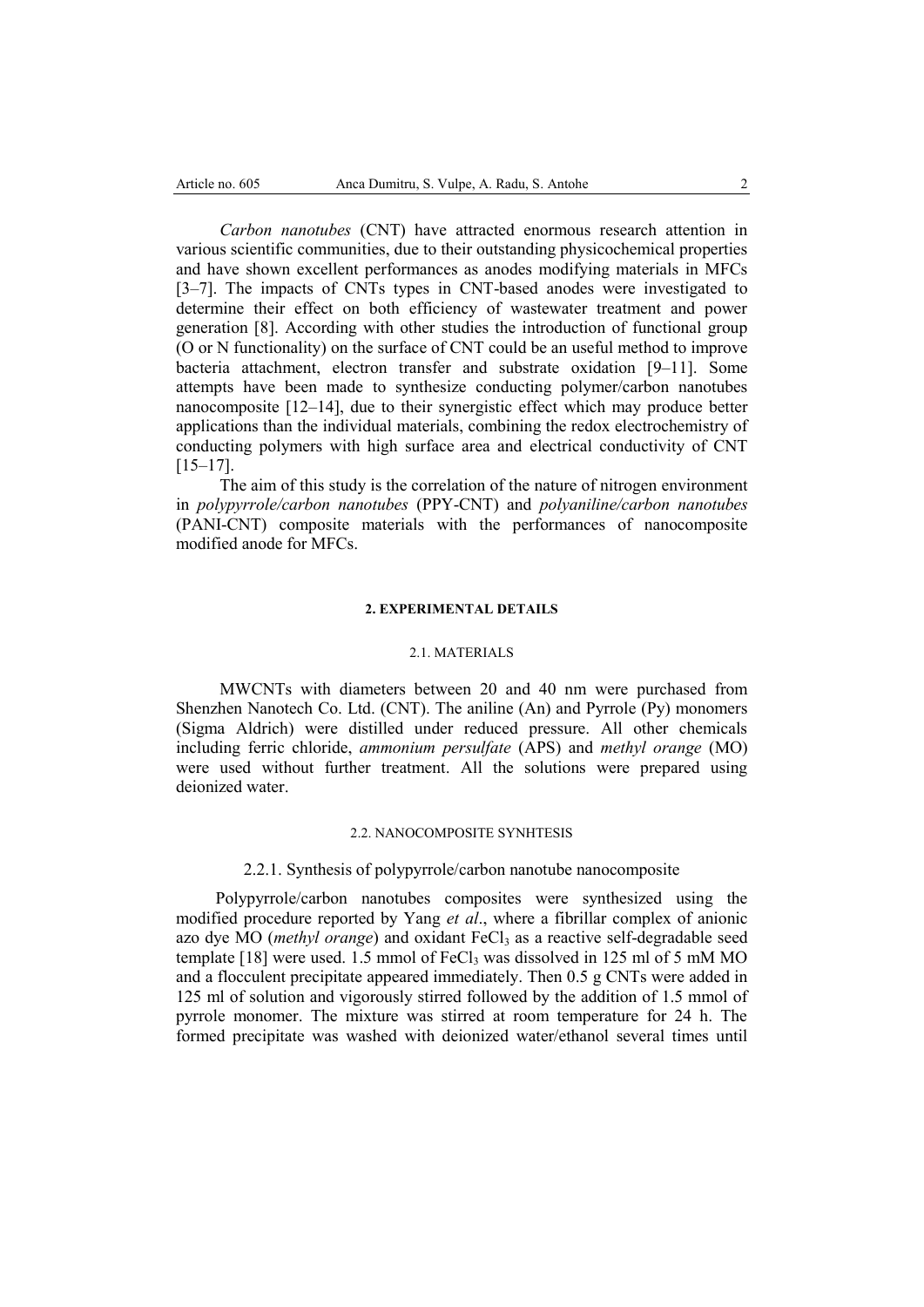filtrate was colorless and neutral, and finally dried under a vacuum atmosphere at 60°C for 24 h. The sample was indexed as PPY-CNT.

### 2.2.2. Synthesis of polyaniline/carbon nanotube nanocomposite

The synthesis of polyaniline/carbon nanotubes nanocomposites were done using the procedure reported by Huang *et al*. [19]. Polyaniline/carbon nanotubes nanocomposites were synthesized using 100 ml of mixed solution of ethanol and acetic acid containg 0.5 g CNTs with a subsequent addition of 1.82 mL aniline monomer. The reaction solution is the mixed solution of 0.4 M acetic acid and 0.4 M ethanol. 5.71 g ammonium peroxydisulfate was similarly dissolved in 100 ml of mixed solution of ethanol and acetic acid. Both solutions of aniline and oxidant were precooled at 0–5 °C for 30 min and then poured rapidly into a beaker, stirred vigorously for 30 s. The mixture was left to react for 10 h at 0°C. The product was filtered and washed with deionized water and finally dried in air for 24 h to obtain the PANI-CNT.

# 2.3. MATERIAL CHARACTERIZATIONS

### 2.3.1. X-ray photoelectron spectroscopy

XPS analysis was performed with Kratos Axis Nova instrument. The spectra were excited by the monochromatized Al Kα source (1486.6 eV). Prior to individual elemental scans a survey scan was taken for all samples in order to detect the elements present. The XPS spectra were deconvoluted with the CasaXPS software, using a weighted sum of Lorentzian and Gaussian components curves after Tougaard background subtraction.

# 2.3.2. X-ray diffraction

X-ray diffraction patterns of samples were recorded by X-ray diffractometer model Philips PW 3710 using CuK $\alpha$  radiation ( $\lambda = 1.5406$  Å). Data were collected over the 20 range of  $5-50^{\circ}$ ,  $0.025^{\circ}$  steps and 16 s counting time per step.

# 2.3.3. Microbial fuel cell setup and operation

A typical two chamber MFCs was used for the investigation of PPY-CNT and PANI-CNT modified anodes. Two cylindrical shaped chambers were constructed from Plexiglas, with the diameter of 4 cm and length of 3.5 cm, separated by a Nafion 117 *Proton Exchange Membrane* (PEM). The anode and the cathode were placed on the opposite sides of a plastic (Plexiglas) cylindrical chambers. Titanium wire was used to connect the electrodes to the circuit and crocodile clips were used for attachment to a 1 k $\Omega$  resistor that completed the external circuit. Anodes were made of non-wet proofed carbon cloth. The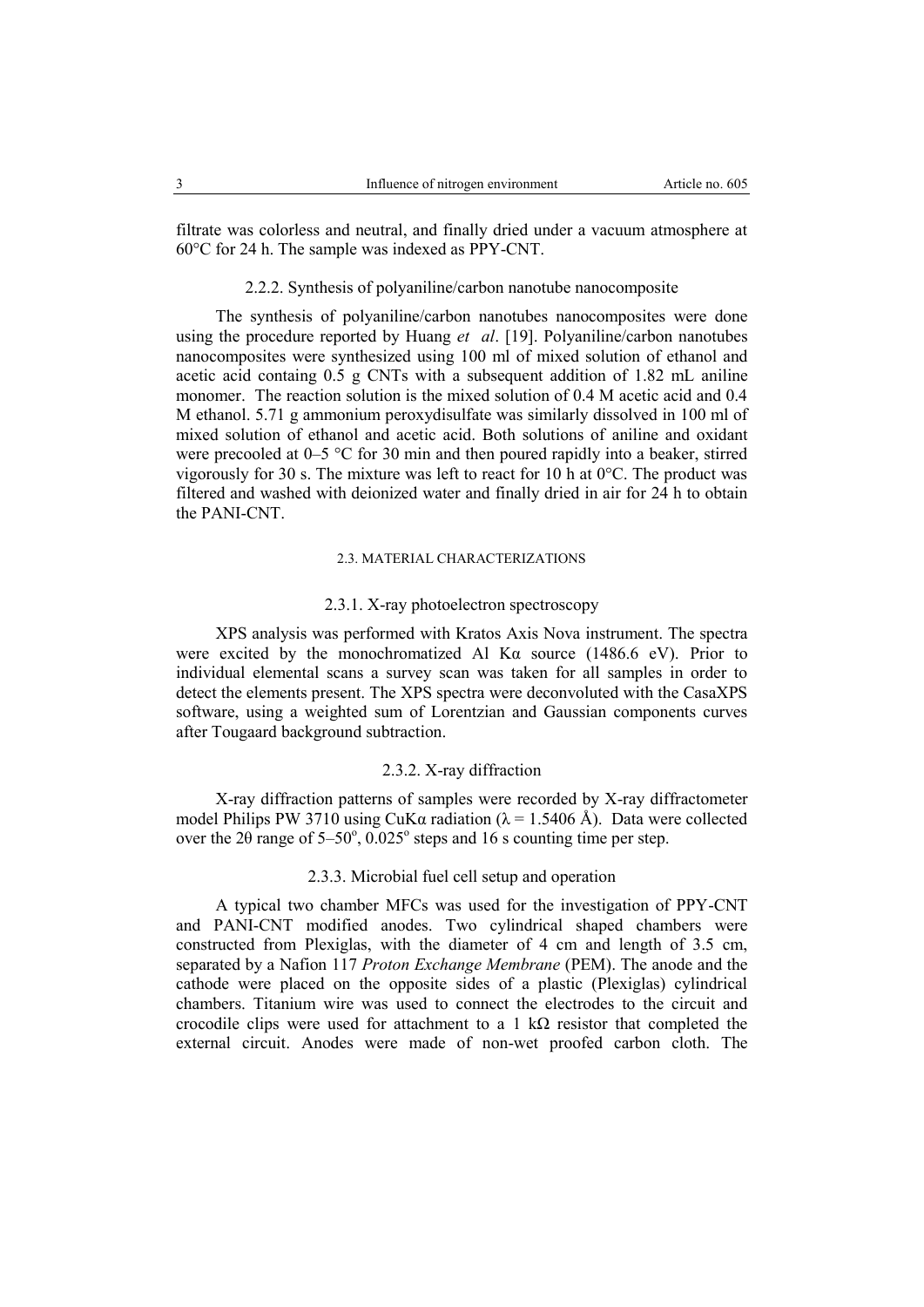electrodes were modified with an aqueous suspensions of CNT, PPY-CNT, and PANI-CNT (1 mg/ml) containing 0.5% Nafion. For Pt-containing cathodes, commercial Pt catalyst (40 wt%Pt/C, Alfa Aesar) ink mixed with a chemical binder (5% Nafion solution) was sprayed over carbon cloth. The amount of nanocomposite and catalyst loading on the carbon cloth is summarized in Table 1.

| MFCs configuration and Loading of studied materials on carbon cloth |  |  |  |
|---------------------------------------------------------------------|--|--|--|
|---------------------------------------------------------------------|--|--|--|

|   | Electrode | Anode           | Loading<br>(mg/cm <sup>2</sup> ) | Cathode     | Loading<br>$(mg/cm^2)$ |
|---|-----------|-----------------|----------------------------------|-------------|------------------------|
|   | MFC1      | CNT             |                                  | $40\%$ Pt/C | 0.705                  |
| ∸ | MFC2      | PPY-CNT         | 0.63                             | $40\%$ Pt/C | .01                    |
|   | MFC3      | <b>PANI-CNT</b> | 0.86                             | $40\%$ Pt/C | .01                    |

The anode biofilms were developed on synthetic medium containing 10% by volume of inoculums form old MFCs, phosphate buffer solution (pH 7, 0.05M), metal salts, macro solution, vitamin solution, acetate (3g/L). The catholyte consisted of phosphate buffer (pH 7, 0.05M). The anode chamber was maintained under anaerobic conditions, while the cathode chamber was purged with bubbling air.

### 2.3.4. MFC characterization

Cell voltages across the external resistor were recorded using a Pico Data Logger ADC-24 and personal computer. The polarization and power density curves were obtained by varying the external resistor from 0.5 M $\Omega$  to 10  $\Omega$ . The Open Cell Potential (OCP) was measured after 225 min. At each resistance, MFC ran for at least 25 minutes to ensure that a stable power output had been achieved. Current density (*I*) was calculated as  $I = V$  (cell voltage)/*R*(external resistance), and power density (*P*) was calculated as  $P = I \times V$ . Both *I* and *P* were normalized to the effective projected area of the anode surface.

#### **3. RESULTS AND DISCUSSIONS**

# 3.1. XPS STUDIES OF NANOCOMPOSITE MATERIALS

The chemical composition from XPS data of commercial carbon nanotubes shows the presence of C1s (284.1 eV) and O1s (532.1 eV) (Table 2). In the case of modified PPY-CNT and PANI-CNT, the XPS survey spectrum (not shown here) revealed the presence of carbon, oxygen, nitrogen and sulfur (Table 2).

The chemical shift of the core electron of C1s for nanocomposite materials, the increase of the line-width of the C1s peak and a shoulder at higher binding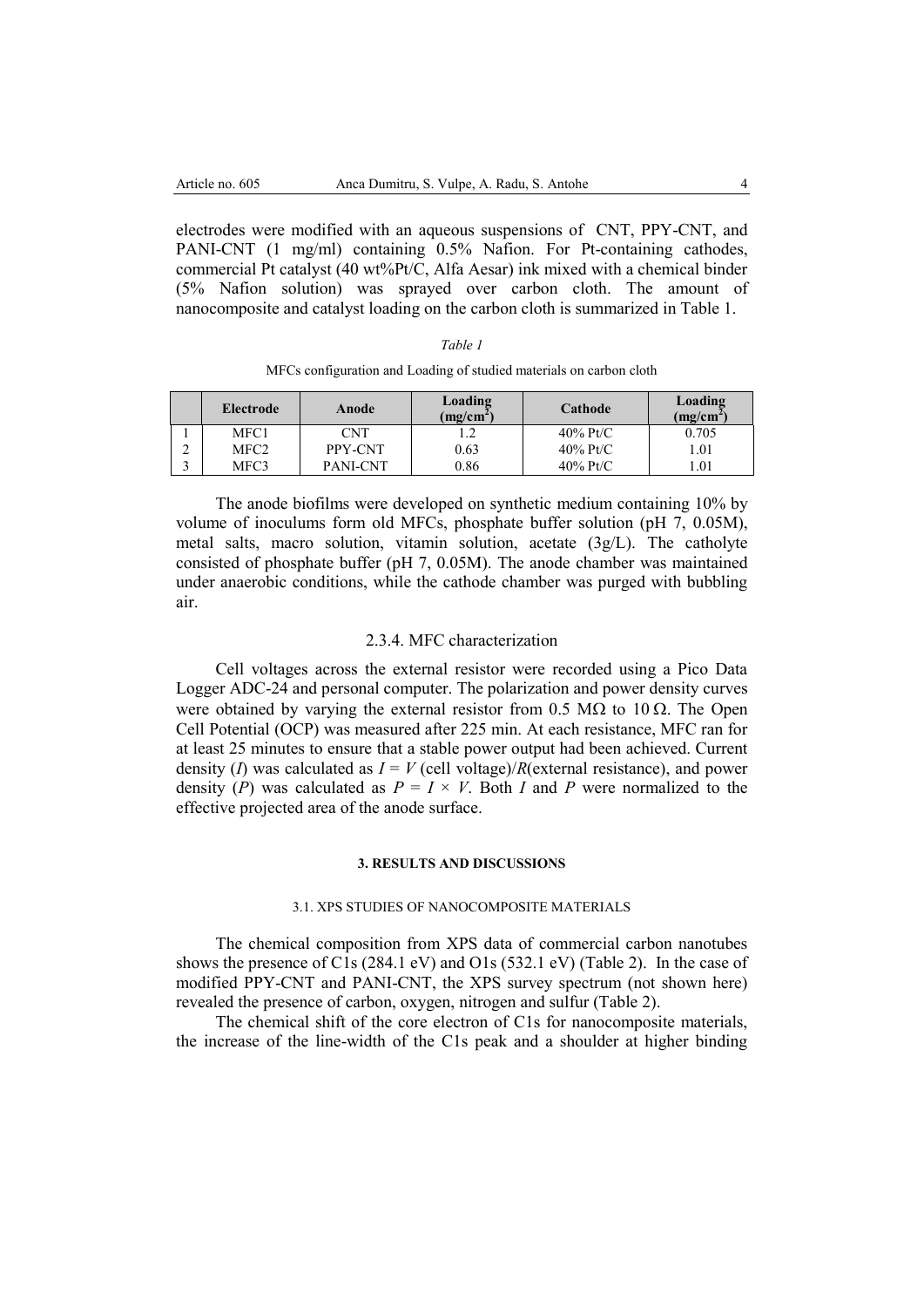energy (ca 285.5 eV) are correlated with a change in the chemical bonding of nanocomposite materials, due to the introduction of nitrogen and oxygen functionality, compared to pristine CNTs [20].

| ,, |  |
|----|--|
|    |  |

|                | C1s      |            | O1s      | N1s     |          | S2p        |          |            |
|----------------|----------|------------|----------|---------|----------|------------|----------|------------|
| <b>Sample</b>  | $(at\%)$ | BE<br>(eV) | $(at\%)$ | BE (eV) | $(at\%)$ | BE<br>(eV) | $(at\%)$ | BE<br>(eV) |
| <b>CNT</b>     | 284.1    | 98.3       | 532.1    | 1.7     |          |            |          |            |
| <b>PPY-CNT</b> | 285.1    | 74.3       | 531.1    | 13.4    | 399.1    | 9.8        | 168.1    | 2.6        |
| PANI-<br>CNT   | 285.1    | 80.7       | 532.1    | 7.8     | 400.1    | 9.7        | 164.1    | 1.8        |

Chemical composition of the samples CNT, PPY-CNT and PANI-CNT

The surface nitrogen groups of PPY-CNT and PANI-CNT are identified by deconvolution of their N(1s) core level spectra. Figure 1 shows the N(1s) spectra of the PANI-CNT which were deconvoluted into four peaks corresponding to =N– (quinonoid imine nitrogen) centred  $\sim$  397.8 eV,  $-NH$ – (benzenoid amine nitrogen)  $\sim$ 399.2 eV,  $-NH^+$  (radical cation)  $\sim$ 400 eV, and  $=NH^+$  (imine cation) functionalities  $\sim$  400.9 eV (13.4 at %) [21–23].



Fig. 1 – N1s core-level spectra of PANI-CNT.

Figure 2 shows the N(1s) core level spectra of the PPY-CNT which were deconvoluted into three peaks corresponding to *>*C=N– (neutral and imine like – structure) at  $\sim$ 398.1 eV,  $-NH$ – (neutral and amine-like structure) at  $\sim$ 399.9 eV and  $-NH^+$  (positively charged N atoms with protonation) at  $\sim$  400.8 eV [24].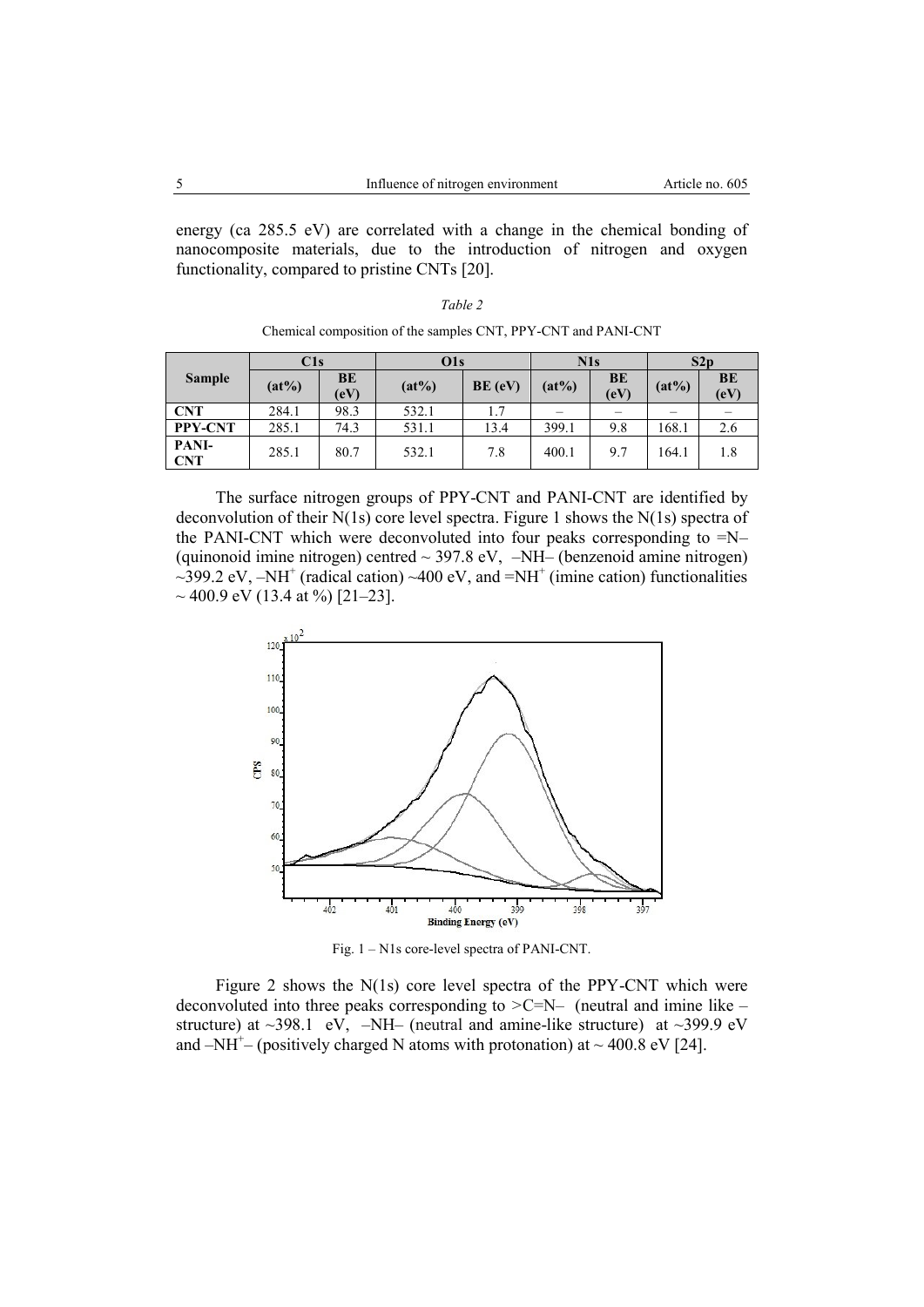

Fig. 2 – N1s core-level spectra of PPY-CNT.

Relative quantities of surface nitrogen-containing groups of PANI-CNT and PPY-CNT

| <b>PANI-CNT</b> |                 |                               |  |                                   |                                            |                          |  |  |  |
|-----------------|-----------------|-------------------------------|--|-----------------------------------|--------------------------------------------|--------------------------|--|--|--|
| N functionality | $=N-$           | $-NH-$                        |  | $-NH^+$                           | $=NH^+$                                    | $N^{\dagger}/N$<br>ratio |  |  |  |
| $(at\%)$        | 3.24            | 54.32                         |  | 29.06                             | 13.38                                      | 0.42                     |  |  |  |
|                 | <b>PPY-CNTs</b> |                               |  |                                   |                                            |                          |  |  |  |
| N functionality |                 | imine<br>structure<br>$>C=N-$ |  | neutral amine structure<br>$-NH-$ | positively charged<br>structure<br>$-NH^+$ | $N^+/N$<br>ratio         |  |  |  |
| $(at\%)$        |                 | 34.69                         |  | 40.75                             | 24.52                                      | 0.24                     |  |  |  |

Table 3 shows the relative quantities of surface nitrogen-containing groups and the doping level of PANI-CNT and PPY-CNT. The doping levels of the PANI-CNT were estimated by calculating the ratio of  $N^+$  species (sum of  $-NH^+$  and  $=NH^{+}$ ) to N species (sum of  $=N-$ ,  $-NH^{-}$ ,  $-NH^{+}$ , and  $=NH^{+}$ ) [23]. The doping levels of the PPY-CNTs were estimated from the ratio of the peak area at ~401.2 eV attributed to positively charged structure to the total area of the N 1*s*  peak [24, 25]. The results sumarized in Table 3 show that the dominat surface N species in both obtained materials are neutral and amine-like structures, with a higher level of doping for PANI-CNT. The higher content of positively charged nitrogen species of PANI-CNT compared with PPY-CNT, correlated with a higher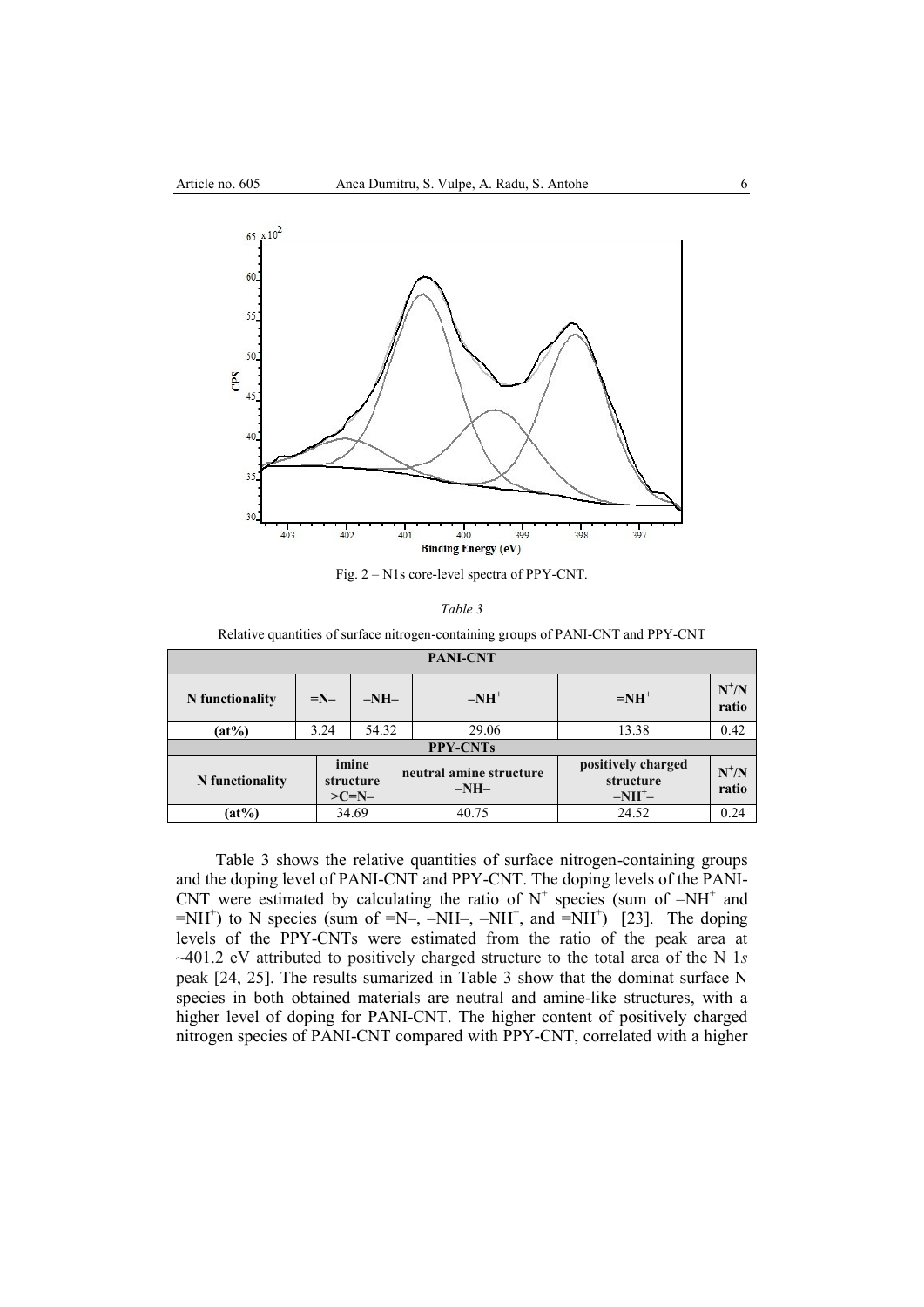level of doping of PANI-CNT is expected to increase the charge transport properties.

#### 3.2. X-RAY DIFFRACTION OF NANOCOMPOSITE MATERIALS

Figure 3 and Figure 4 show the X-ray diffraction patterns of PANI-CNT and PPY-CNT compared with the X-ray diffraction of PANI and PPY, obtained by similar synthesis method.

The *X-ray diffraction* (XRD) pattern of PANI shows few diffraction peaks between 10° and 30° due to the parallel and perpendicular periodicity of the polymer (PANI) chain (Fig. 3). The diffraction peak at  $\sim 2\theta = 6.22^{\circ}$  can be correlated with interplanar distance between polyaniline molecules, the broad diffraction peaks around  $2\theta = 20.3^{\circ}$  may be ascribed to periodicity parallel to the polymer chain and the diffraction peak at  $2\theta = 25.6^{\circ}$  could be ascribed to periodicity perpendicular to the polymer chain [26, 27].

X-Ray diffraction patterns of nanocomposite materials show the same shape with the XRD patterns of PANI with the apparition of two supplementary peaks centred at  $2\theta = 25.8^{\circ}$  and  $2\theta = 44.1^{\circ}$ , characteristic to (002) and (100) reflections of graphitic structure and attributed in our case to CNTs.



Fig. 3 – X-ray diffraction patterns of PANI and PANI-CNT.

X-ray diffraction pattern of PPY (Fig. 4) shows few diffraction peaks between  $10^{\circ}$  and  $30^{\circ}$ . The broad diffraction peak centered at  $\sim$ 25.6° represents the characteristic peak of amorphous polypyrrole and is due to the scattering from PPY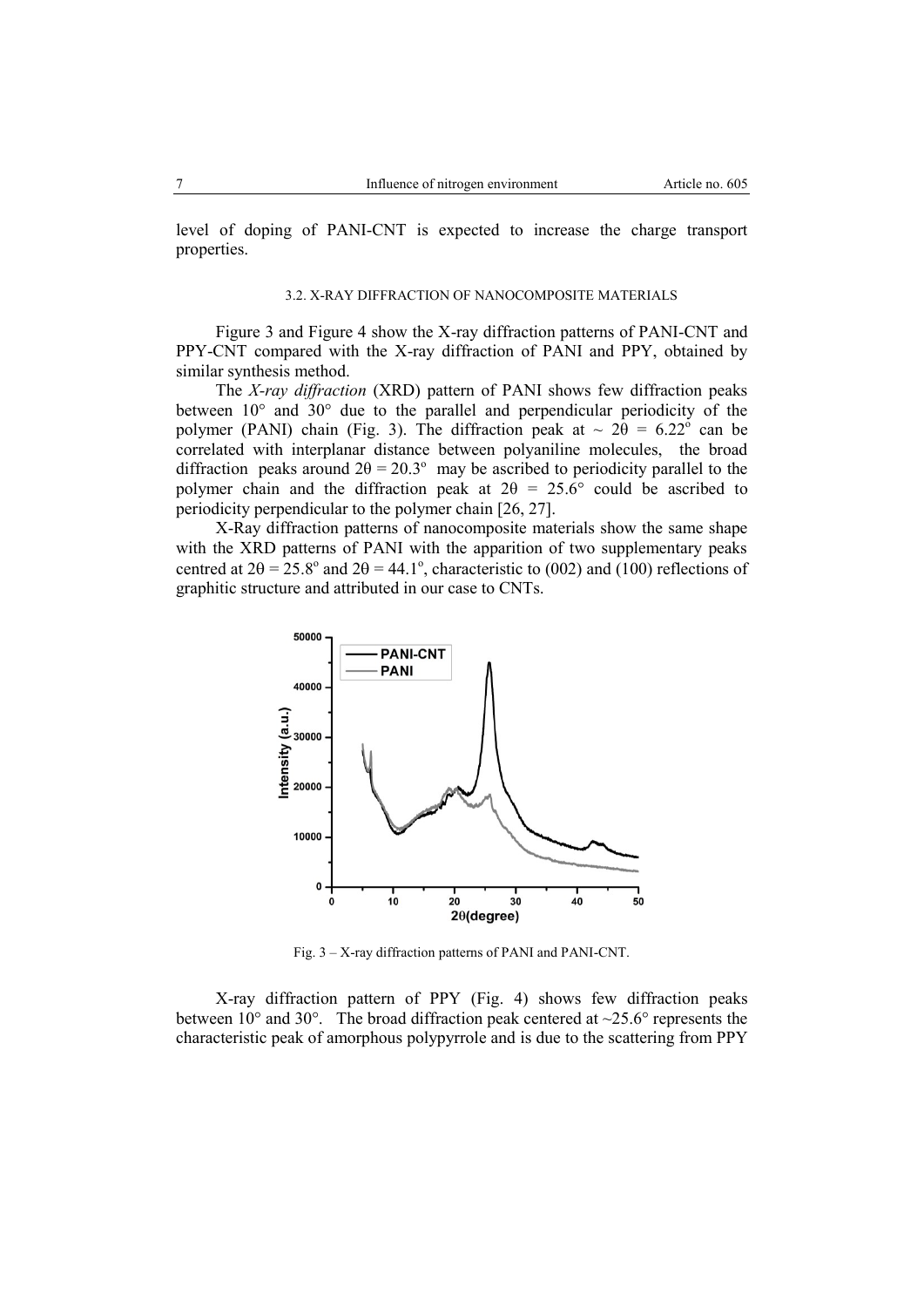chains at the interplanar spacing [28, 29]. The diffraction peaks at lower angles may be attributed to the regular array of polypyrrole molecules to some extent, which produce a short of crystallinity in the polymer. The smaller peak at  $2\theta = 14.28^{\circ}$  can be due to the closed packing of benzene rings and indicates crystalline domains in the amorphous PPY nanowires [30]. The diffraction peaks at  $2\theta = 17^{\circ}$  and  $2\theta = 19^{\circ}$  represent the spacing between the ring planes of benzene ring in the adjacent PPY chains [30, 31]. The X-ray diffraction patterns of PPY-CNT have a similar shape with X-ray diffraction pattern of PPY with the addition of two supplementary peaks at  $25.9^{\circ}$  and  $42.9^{\circ}$  assigned to typical (002) and (100) reflections of CNTs [29].



Fig. 4 – X-ray diffraction patterns of PPY and PPY-CNT.

### 3.3. MICROBIAL FUEL CELL PERFORMANCE

Figure 5 shows the polarization curves obtained for MFC1, MFC2 and MFC3. The OCP, maximum power density and internal resistance of the cell were summarized in Table 4.

As shown in Fig. 5, the higher *open cell potentials* (OCPs) were obtained for anode modified with nanocomposite materials  $(\sim 0.8$ V). The maximum power densities were obtained for MFC with PANI-CNT modified carbon cloth as electrode. The potential of the cell in a batch mode and using 1 kΩ external resistor increases fast in the case of nanocomposite materials, cell potential of the MFC3 being around 550 mV just after 3 h of running.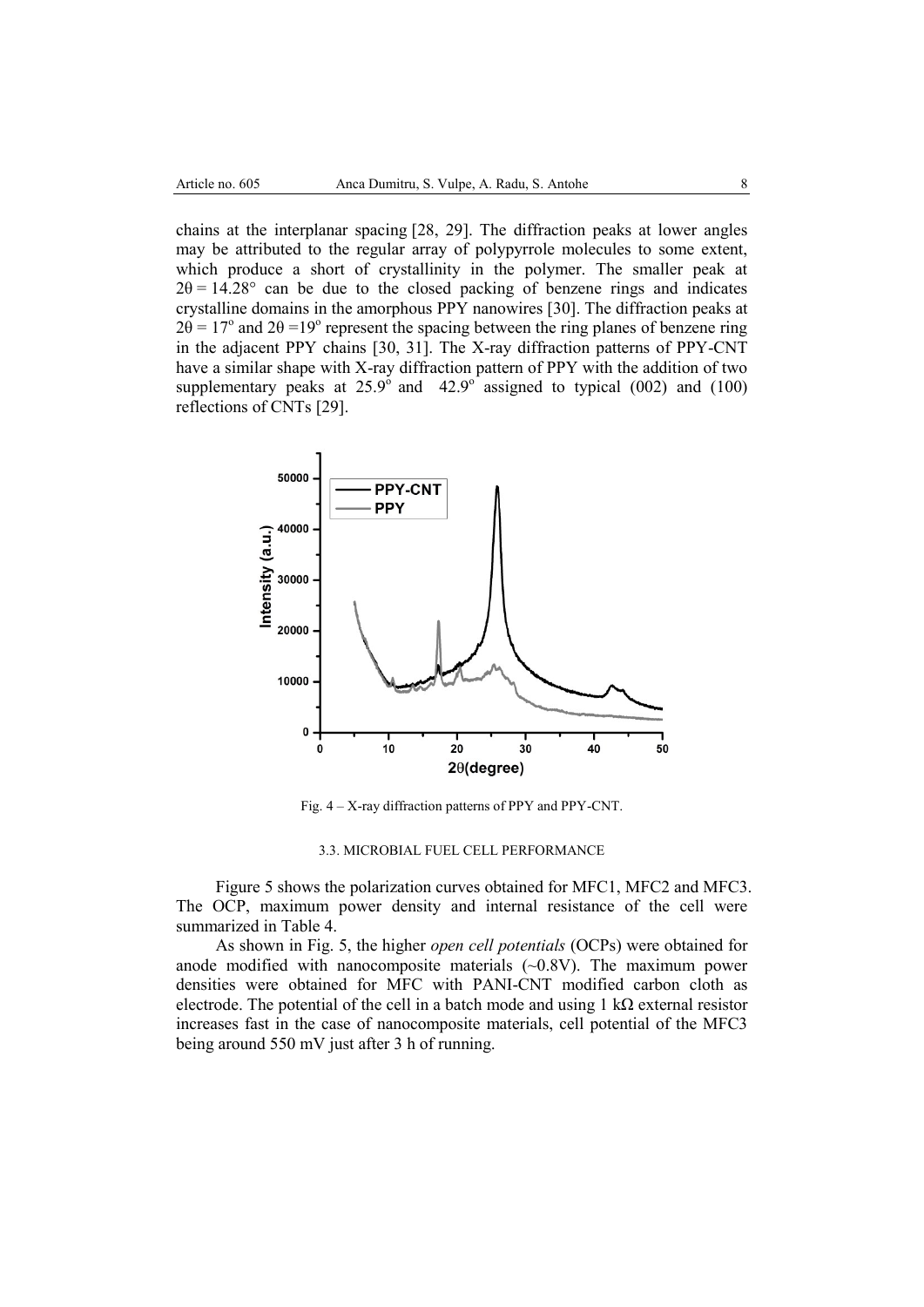

Fig. 5 – Power output and polarization curves of MFC1, MFC2 and MFC3.

| $\sigma$ , power density and internal resistance of $m_1$ or, $m_1$ or and $m_1$ |                       |       |                                              |                     |  |  |  |
|----------------------------------------------------------------------------------|-----------------------|-------|----------------------------------------------|---------------------|--|--|--|
| <b>Reactor</b>                                                                   | <b>Anode Material</b> |       | <b>Power density</b><br>(mW/m <sup>2</sup> ) | Internal resistance |  |  |  |
|                                                                                  |                       | (mV)  |                                              | (kΩ)                |  |  |  |
| MFC1                                                                             | <b>CNT</b>            | 773   | 145.3                                        | 0.73                |  |  |  |
| MFC <sub>2</sub>                                                                 | PPY-CNT               | 836.5 | 167.8                                        | 0.64                |  |  |  |
| MFC3                                                                             | PANI-CNT              | 866.5 | 202.3                                        | 0.49                |  |  |  |

*Table 4* OCP, power density and internal resistance of MFC1, MFC2 and MFC3

In the case of MFC1, the cell potential reached a value around 600 mV just after the first replacement of anolyte solution. As can be observed from Table 4, the modification of carbon cloth with nanocomposite materials give a better performance of MFCs compared with CNTs modified carbon cloth, even after a short time of running (two weeks). The maximum power density of 202.3 mW/m<sup>2</sup> is obtained for MFC3 with the PANI-CNT based anode. The better performance of MFCs using PANI-CNT modified anode can be correlated with the higher doping level of PANI-CNT (increase of positively charged nitrogen) which increases the charge transport properties of the nanocomposite materials.

# **4. CONCLUSIONS**

The maximum power densities were obtained for MFCs with PANI-CNTs  $(202.26 \text{ mW/m}^2)$  modified carbon cloth as electrode *vs* PPY-CNTs  $(167.8 \text{ mW/m}^2)$ and CNTs  $(145.18 \text{ mW/m}^2)$  modified carbon cloth. The better performance of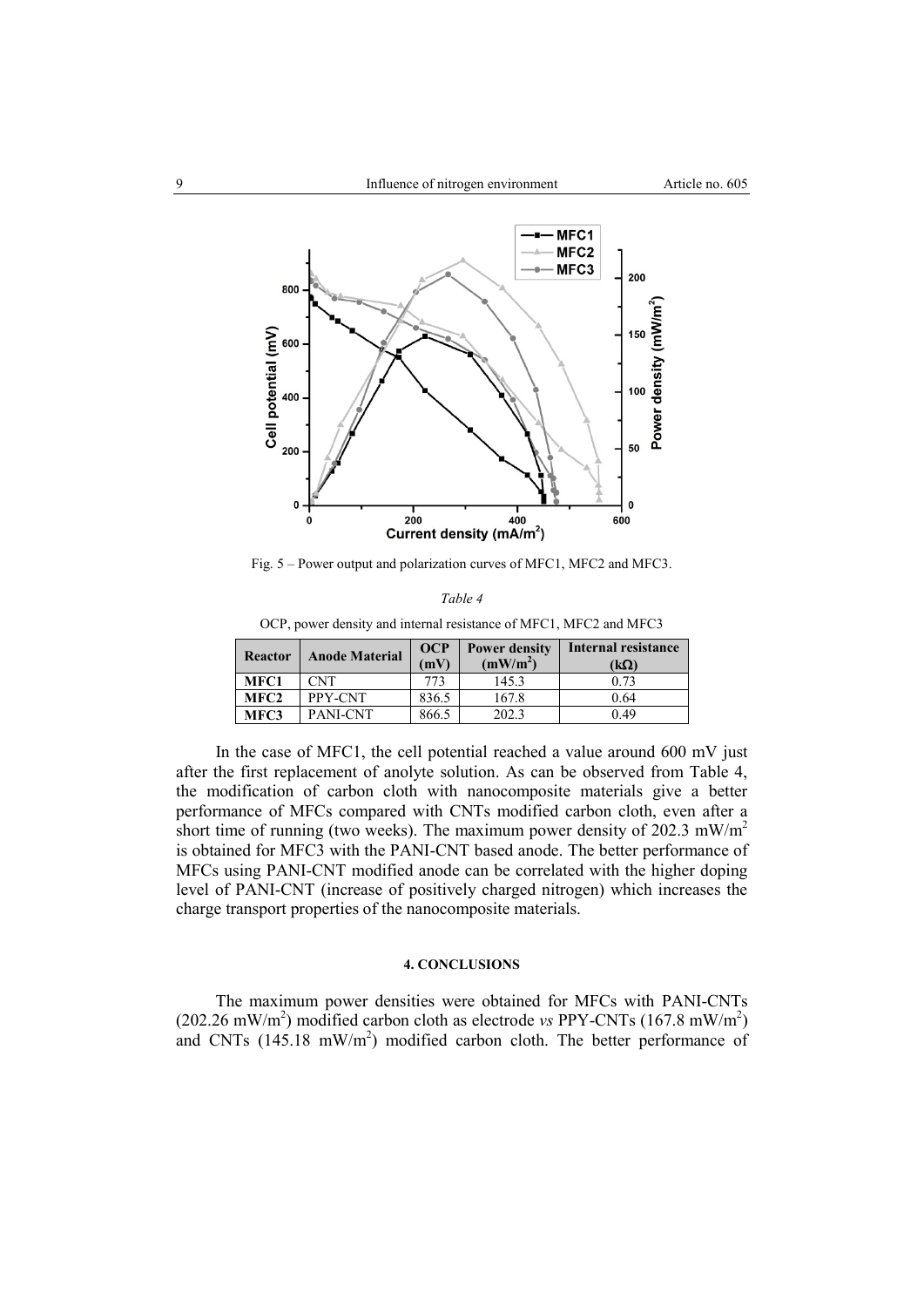MFCs using PANI-CNTs modified anode was correlated with higher content of positively charged nitrogen, which increases the charge transport properties. The results regarding the conducting polymer-CNTs nanocomposite modified anode show that the conducting polymer modified anode can be an alternative for improving the MFC performances. Moreover, the results prove that the nitrogen environment of the anode surface is one important factor that can affect the perforamances of MFCs.

*Acknowledgments.* This work is supported by a grant of the Romanian National Authority for Scientific Research and Innovation, CNCS – UEFISCDI, project number PN-II-RU-TE-2014-4-0221.

#### REFERENCES

- 1. A. Dumitru and K. Scott, *Microbial Electrochemical and Fuel Cells. Fundamentals and Applications*, Woodhead Publishing, 117–152 (2015).
- 2. C. Santoro, C. Arbizzani, B. Erable, I. Ieropoulos, Journal of Power Sources **356**, 225–244 (2017).
- 3. H.-Y. Tsai, C.-C. Wu, C.-Y. Lec, E. P. Shih, Journal of Power Sources **194**, 199–205 (2009).
- 4. A. Dumitru, A. Morozan, M. Ghiurea, K. Scott, S. Vulpe, Physica Status Solidi a-Applications and Materials Science **205**, 1484–1487 (2008).
- 5. P. Liang, H. Wang, X. Xia, X. Huang, Y. Mo, X. Cao, M. Fan, Biosensors and Bioelectronics **26**, 3000–3004 (2011).
- 6. M.E. Barbinta-Patrascu, N. Badea, C. Ungureanu, C. Pirvu, V. Iftimie, S. Antohe, Romanian Reports in Physics **69**, 604 (2017).
- 7. Y. Zhang, L. Liu, B.V. der Bruggen, F. Yang, J. Mater. Chem. A **5**, 12673–12698 (2017).
- 8. N. Thepsuparungsikul, T C Ng, O. Lefebvre, H. Y. Ng, Water Science & Technology **69**, 9, 1900–1910 (2014).
- 9. X. Tang, K. Guo, H. Li, Z. Du, J. Tian, Bioresource Technology **102**, 3558–3560 (2011).
- 10. M Zhou, M. Chi, H. Wang, T. Jin, Biochemical Engineering Journal **60**, 151–155 (2012).
- 11. N. Zhu, X. Chen, Zhang, P. Wu, P. Li, J. Wu, Bioresource Technology **102**, 422–426 (2011).
- 12. Y.T. Xu, S.J. Lin, X.L. Peng, W.-A. Luo, J.-Y. Gal and L. Z. Dai, Science China Chemistry **53**, 9, 2006–2014 (2010).
- 13. C. L. Popa, M. Albu, C. Bartha, A. Costescu, C. Luculescu, R. Trusca, S. Antohe, Romanian Reports in Physics **68**, 1149 (2016).
- 14. Y. J. Zou, C. L. Xiang, L. N. Yang, L. X. Sun, F. Xu, Z. Cao, International Journal of Hydrogen Energy **33**, 4856–4862 (2008).
- 15. A. K. Sharma and Y.l Sharma, Journal of Electrochemical Science and Engineering **3(2)**, 47–56 (2013).
- 16. M. Baibarac and P. Gómez-Romero, Journal of Nanoscience and Nanotechnology **6**, 1–14 (2006).
- 17. R.-B. Song, Y.C. Wu, Z.-Q. Lin, J. Xie, C. H. Tan, J. S. C. Loo, B. Cao, J.-R. Zhang, J.-J. Zhu, Q. Zhang, Angewandte Chemie **129**, 10652–10656 (2017).
- 18. X. Yang, Z. Zhu, T. Dai, Y. Lu, Macromolecular Rapid Communication **26**, 1736 (2005).
- 19. Z. Huang, E. Liu, H. Shen, X. Xiang, Y. Tian, C. Xiao, Z. Mao, Materials Letters **65**, 2015–2018 (2011).
- 20. A. K. Chakraborty, K. S. Coleman and V. R. Dhanak, Nanotechnology **20**, 155704 (2009).
- 21. G. Han and S. S. Im, Polymer **41**, 3253 (2000).